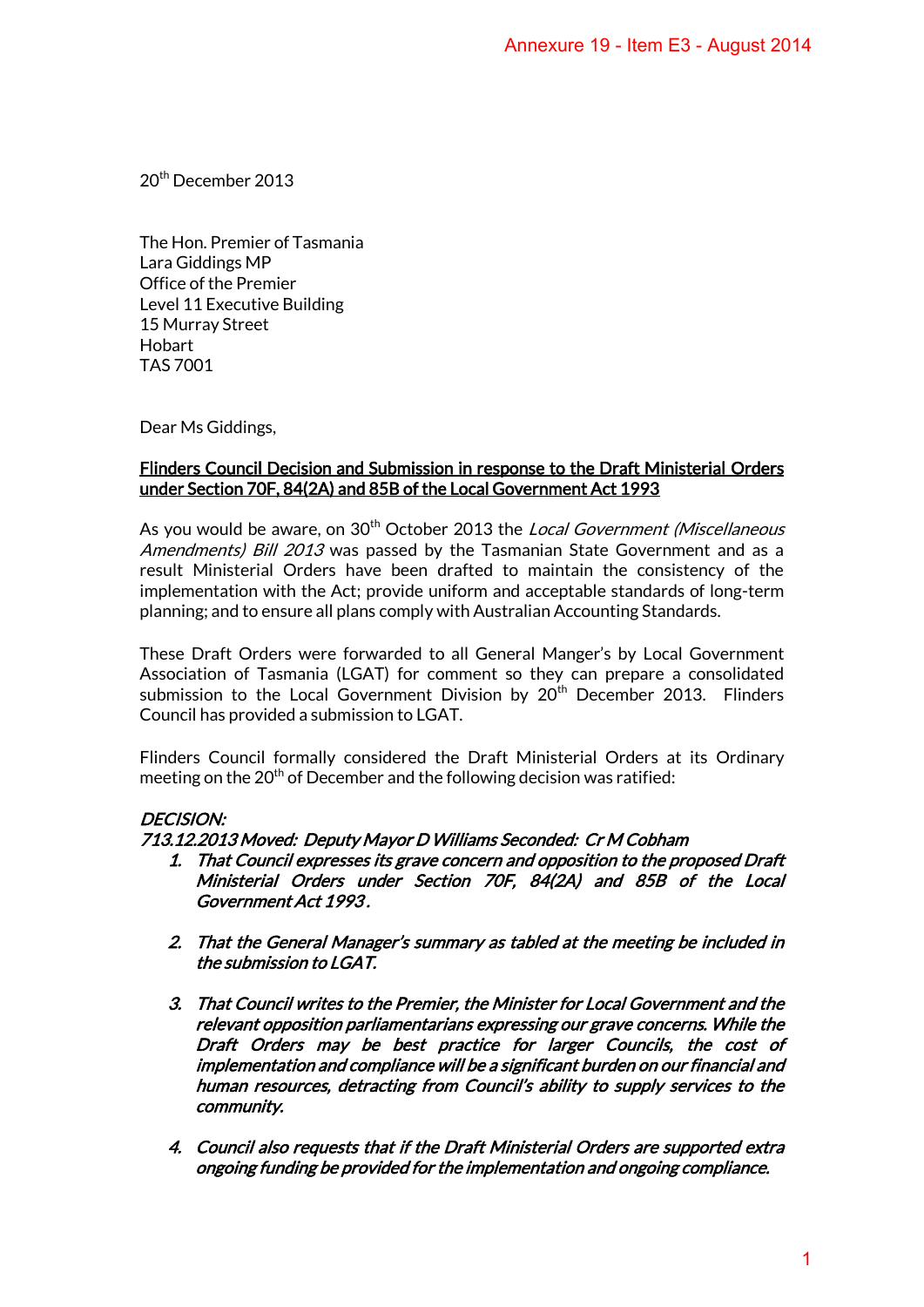# CARRIED UNANIMOUSLY (7-0)

### For: Mayor Carol Cox, Deputy Mayor David Williams, Cr Marc Cobham, Cr Mary-Anne Roberts, Cr Peter Rhodes , Cr Gerald Willis and Cr Ronald Wise.

Premier, Flinders Council has in place a Long Term Financial Management Plan, Long Term Asset Management Plan, Transport Infrastructure Strategy and a range of other policies and procedures that assist Council in its decision making processes. At issue is the highly prescriptive nature of the Draft Orders.

The Draft Orders, as presented, are best practice for a large urban Council with the staff capacity and financial resources to comply. For small rural and remote Councils this level of direction, oversight and compliance will be a major impost at a staff and cost level and will need to be funded through decreased on ground services and standards. Put simply, this "gold plated" approach is beyond our community's needs or capacity to fund without significant and ongoing financial assistance from the State.

As an example, the Audit Panel directive put forward in the Draft Orders is of a high level of concern to Flinders. While access to trained professional panel members may well be a relatively simple matter in urban areas, there are few if any locally based individuals that would have the requisite skills or experience to fill these roles on island nor manage the complexities of the suite of requirements these panels will now be charged with delivering. Flinders will be exposed to flying these experts in quarterly, paying for them and no doubt accommodating and providing meals as the work required will not be possible in the time available to fly in and out in a day. To meet four times per year, an estimate of cost for travel alone would be in the vicinity of some \$6,500. Add travel and sitting fees and the cost of the directive equates to potentially over \$15,000. Staff time and secretarial support would conservatively add a further \$5,000. As the requirement for the Auditor General to continue his role has not been diminished under the Draft Orders, Council can expect a further \$23,000 in audit fees plus staff time which conservatively equates to around some \$20,000. Combined, the audit process proposed under the Draft Orders could conceivably cost around \$63,000 annually. In our case this figure equates to nearly 6.25% of our total rate revenue. Cleary this level of expenditure, when no known risk exists with the current system, is not sustainable. Annexure 19 - Item E3 - August 2014<br>
USLY (7-0)<br>
USLY (7-0)<br>
USLY (7-0)<br>
USLY (7-0)<br>
USLY (7-0)<br>
USLY (7-0)<br>
USLY (7-0)<br>
USLY (8-0)<br>
Compare Compare Theoretical Management Plan, Long<br>
rructure Strategy and a range of other

Small Councils such as Flinders have little if any extra capacity to add further State based requirements to what is already a very onerous workload. Little understanding seems to exist with the State Government of the specific place based challenges we face. That said, many studies and reports from other remote parts of Australia clearly outline that place based approaches ARE required if remote communities are to be sustainable in either the short or long term. Specifically, the Australian Centre for Excellence in Local Government (ACELG) has published two reports specifically referenced to isolated and remote Council entities: *Fixing the hole in Australia's* Heartland – How Government needs to work in remote Australia and Role and Expectations of Rural-Remote and Indigenous Local Government. The reports are part of ACELG's broader strategy to build the capacity of small rural-remote and Indigenous Councils across Australia through it[s Rural-Remote and Indigenous Local Government](http://www.acelg.org.au/program-details.php?pid=5)  [Program.](http://www.acelg.org.au/program-details.php?pid=5)

Prepared by Alan Morton of Morton Consulting Services, the report builds on ACELG's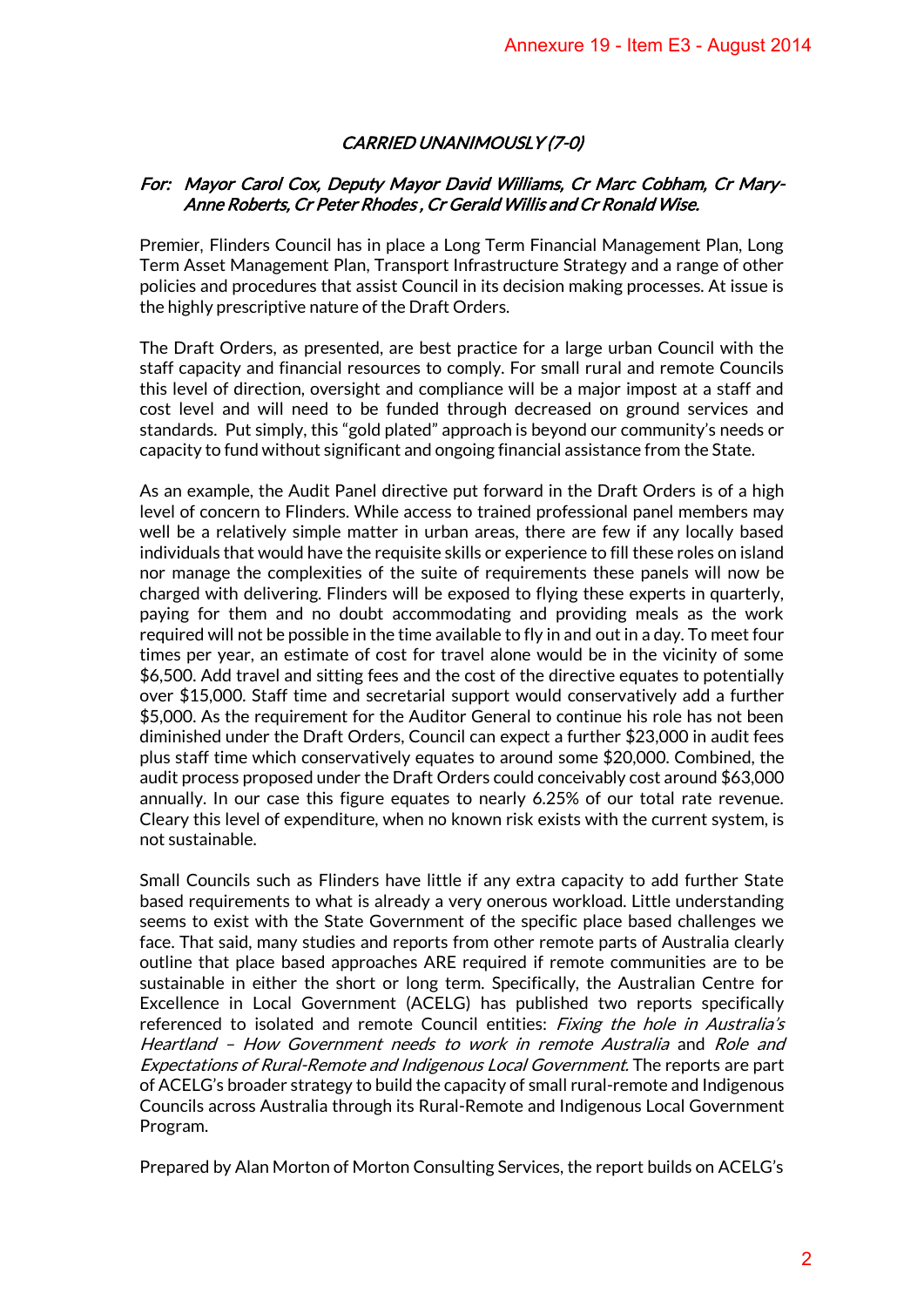work on this area from 2011, *Capacity Building Strategy for Rural-Remote and* [Indigenous Local Government](http://www.acelg.org.au/news-detail.php?id=140) which noted that the current demands and expectations placed on rural-remote and Indigenous local government are unsustainable, especially if they are left to grow unchecked.

### ACELG's Assistant Director, Melissa Gibbs noted:

"Rural-remote and Indigenous councils play an important role in local communities. They provide a broader range of services than their urban counterparts as they are required to fill service gaps usually provided by other spheres of government. Yet the councils face tremendous challenges in recruiting and retaining skilled staff, managing assets and their dependency on grants mean they have limited control over revenue sources.

"The Centre prepared this report to gain a clearer picture of some of these financial challenges and to assist in developing capacity to provide sustainable local governance for local communities."

Some of the key observations from the report are:

- $\circ$  Identifying service priorities is a matter for each council to determine, rendering it almost impossible to propose a core set of local government services.
- $\circ$  Councils need to base decisions about the scope and scale of services on a robust community, corporate and strategic planning process that links to long term financial planning.
- o The ability for rural-remote and Indigenous councils to choose what services they deliver is limited because of their lack of own source revenue or untied grants.
- $\circ$  The regulatory and administrative burden imposed on local governments and how this constrains Councils from what should be their core focus of delivering services that meet constituents' needs and expectations.

From a researched perspective, the directives proposed under the Draft Orders, while no doubt best practice for our large urban Council entities are simply unsustainable for small isolated Councils such as Flinders. To that end we would implore the Tasmanian State Government to abandon the Draft Orders as presented and engage with the Local Government sector further to design a system that enhances the sustainability of ALL Councils in the State, recognising that small Councils require a very different approach in relation to oversight, compliance and support than our larger counterparts. Annexure 19 - Item E3 - August 2014<br> *ling Strategy for Rural-Remote and*<br>
ecurrent demands and expectations<br>
ernument are unsustainable, especially<br>  $\frac{dy}{dx}$  an *important role in local*<br>  $\frac{dy}{dx}$  an *important role in* 

This legislative reform process, if implemented, will simply see a large percentage of our small revenue base spent on more plans, reports and office staff rather than delivering essential on ground services to our community. At a time when money is tight and our community continues to be challenged by cost of living pressures, I trust that you as Premier will do your best to ensure that such an outcome does not occur or at the very least that further consultation occurs with the local government sector to design an approach that supports the ongoing sustainability, particularly of small and remote municipalities, as opposed to actively adding risk, complexity and cost.

Yours sincerely